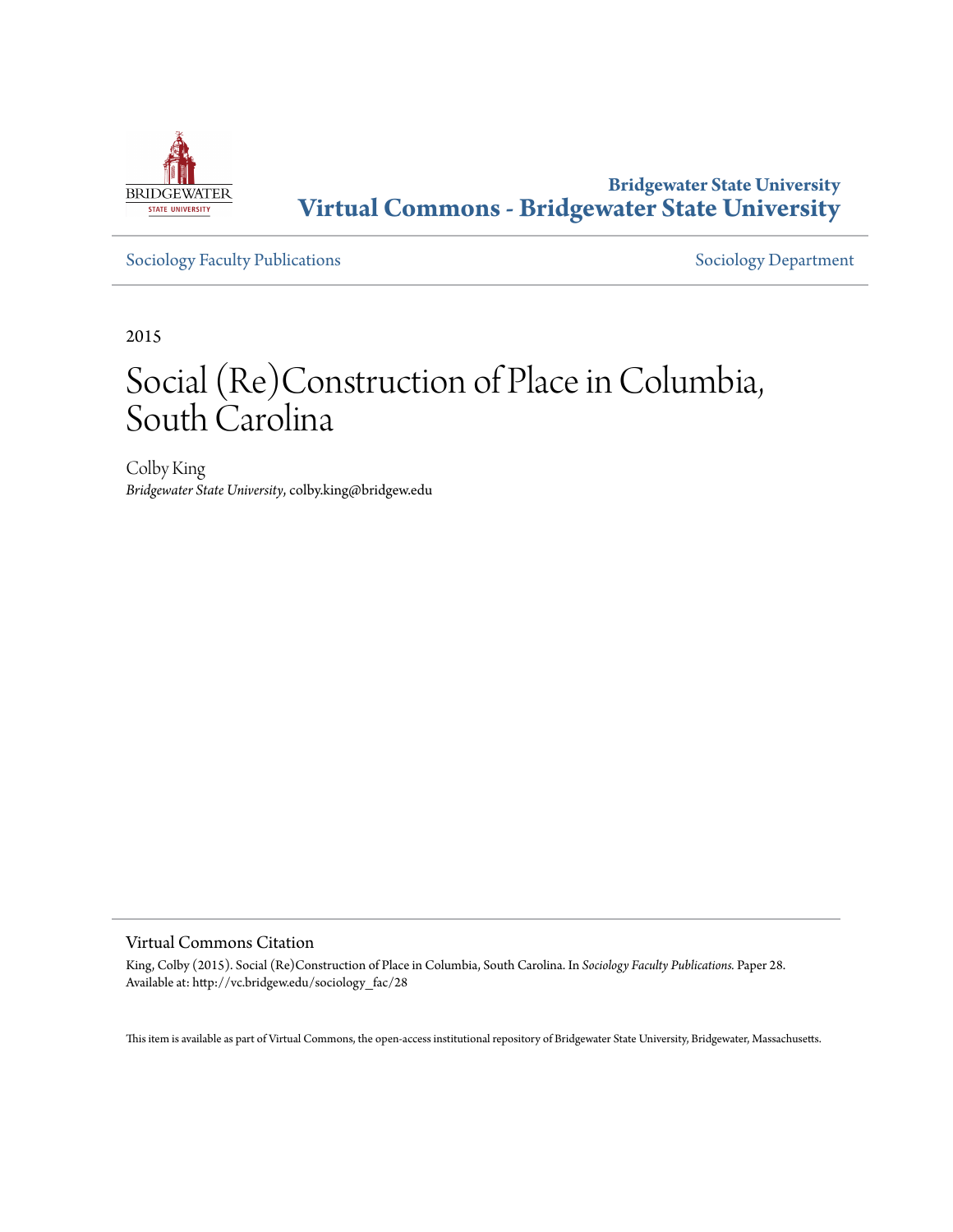# **Social (Re)Construction of Place in Columbia, South Carolina**

# By Colby King

#### *Assistant Professor of Sociology, Bridgewater State University*

The ongoing debate about the confederate flag on the grounds of the South Carolina State House reminds us of the power of the symbols we put in our places, and the way we talk about those symbols and those places.

The flag's current position on the northern end of the state house grounds means that it flies in front of one of the busiest intersections in downtown Columbia, that of Main and Gervais Streets. This position lends the flag visibility and prominence.

When I first moved to Columbia in August of 2007, that flag became a feature of many of the initial conversations I had when meeting locals. Referring to the flag functioned as shorthand for saying "I am proud of this place because it is great despite its difficult history," or alternately, "I am ashamed of this place because it struggles to deal honestly with its difficult history." And, being a white Yankee, I approached such discussions from a privileged position of neither having a racial identity that has been systematically discriminated against, nor identifying with relatives who fought on the losing side of the civil war.

Having lived there for six years, I can tell you that Columbia is a fantastic small city with [quality](http://www.sc.edu/) higher education, a beautiful riverfront [park](http://www.riveralliance.org/3rg.html), a [revitalized](http://www.thestate.com/news/business/article13829627.html) Main Street, and a [vibrant](http://www.onecolumbiasc.com/) arts and cultural scene. But it is also a place mired in ongoing problems including neighborhoodnequality and de facto racial [segregation](http://www.free-times.com/cover/arts-in-black-and-white-032515) that emerge from its difficult history. All of these characteristics are wrapped up in the debate about the flag.

In a reflective and graceful essay, Barbara [Kingsolver](http://www.theguardian.com/commentisfree/2015/jul/03/south-flag-confederate-pride-hatred-racists) [outlined](http://www.theguardian.com/commentisfree/2015/jul/03/south-flag-confederate-pride-hatred-racists) the complex and wrenching historical and personal tensions that stir so much debate. As she explained:

Some feel their ancestors are as nobly and tragically dead as any soldiers under any flag, and would honour them independently of the worth of the war that consumed them – a distinction we've accepted since the moral quandary of Vietnam. If the Confederate flag only flew over cemeteries, the discussion would be over.....For some folks who incorporate the battle flag into their wardrobe or body art, familiarity may have made it seem innocuous. But it isn't. A flag is a potent symbol, purporting to be the standard of a concordant nation. By carrying one into hate crimes, racists try to elevate their evil by suggesting a nation of racists stands behind them.

The debate about the flag, thus, reminds us of how the symbols we put into our places shape our lives in those places.

## Why do symbols matter?

Symbols matter because they serve as markers for our social life. A symbolic [interactionist](https://en.wikipedia.org/wiki/Symbolic_interactionism) would tell you that symbols matter because the meanings we attach to them in our social interactions shape our lives. A conflict [theorist](https://en.wikipedia.org/wiki/Conflict_theories) would tell you that symbols matter because groups of people struggle to attach meanings that work in their favor to public symbols. Symbols are guides for our shared norms and expectations. When we debate about what a symbol means, we are really debating our values and beliefs.

When we examine the role of symbols in places, we are exploring urban [semiotics](https://en.wikipedia.org/wiki/Urban_semiotics). Urban semiotics is the study of symbols and their social connotations in places. This is a complex and rich field, emanating from the work of Henri [Lefebvre](https://en.wikipedia.org/wiki/Henri_Lefebvre), among others. Public symbols are particularly meaningful (and fraught) because they are vested with the support of our government and represent the institutionalized norms of our culture and society. So, when there is debate about symbols and one side wins, those symbols (and their associated meanings) carry more influence.

Just as we build the physical infrastructure of our cities, we can say that we "produce" or "construct" the meanings we associate with our places. We form [emotional](http://www.jstor.org/stable/10.1525/si.1998.21.1.1?seq=1#page_scan_tab_contents) bonds with the places we live and work and we use symbols to help us share those feelings. We embed important social meanings into our places, whether it is with tents at an [agricultural](http://www.tandfonline.com/doi/abs/10.1080/01490400701257922?journalCode=ulsc20#.VZvhCPlViko) fair, or a flag at the top of a pole on government property.

Symbols are social constructs, which means that they have meaning because of how we think, talk, and interact about them. When we talk about places, we often summarize their characteristics. This is the process of socially constructing place character. Krista [Paulsen](http://onlinelibrary.wiley.com/doi/10.1111/j.1535-6841.2004.00080.x/abstract) [developed](http://onlinelibrary.wiley.com/doi/10.1111/j.1535-6841.2004.00080.x/abstract) the concept of place character as a "conceptual tool for understanding how qualities of place combine and influence local patterns in meaning and action." As her research recognizes, "both material and symbolic aspects of place work together" to shape social life in the places in which we live.

If you watch *Portlandia*, you know that the dream of the 1990s is alive in Portland, Oregon. When we hear Las Vegas described as "Sin City" or Pittsburgh described as the "Steel City," we understand that these phrases are references to identifiable economic characteristics of the cities. As the [documentary](http://contexts.org/articles/small-town-big-totem/) *[World's](http://www.worldslargestdoc.com/) Largest* shows, many towns erect large sculptures celebrating (and symbolizing) some aspect of their community inhopes of attracting tourists and business.

Brentin Mock, [writing](http://www.citylab.com/design/2015/07/why-memorializing-americas-history-of-racism-matters/397781/)) for *City Lab* about efforts to place historical markers at sites where African Americans were lynched, responded to a question asking if bringing down Confederate flags and monuments would change anything by noting: